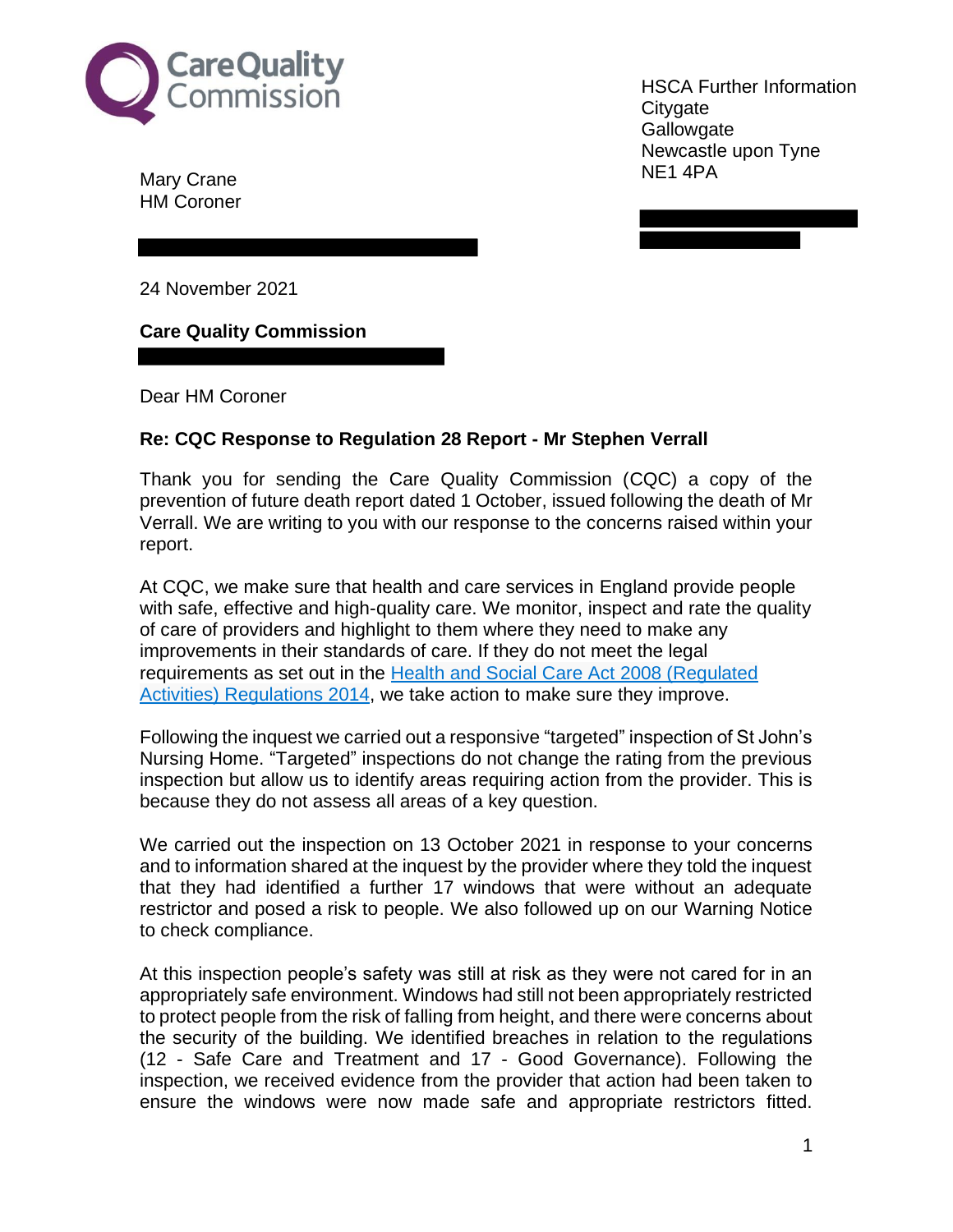However, we remained concerned about governance at the service including the effectiveness of audits.

 After our inspection we asked the provider to submit a copy of their environmental risk assessment. We found this assessment continued to not appropriately assess and mitigate the risks to people of falling from height and we will be taking action to address these concerns.

 CQC's response to the specific concerns you have raised in your report are taken in turn and set out below:

 **1. Care Quality Commission – I was informed that CQC did not routinely check window restrictors on inspections. I was told that it was the responsibility of providers to comply with regulatory requirements in this regard. Whilst that is uncontroversial, the death in this case, and the fact that there remained unrestricted windows in August 2021 nearly four years after this death, demonstrated that checks by the regulator are required. Responsive checks after incidents are not sufficient to prevent deaths.** 

 At the inquest hearing held between 27 and 30 September 2021, provided a statement in relation to this concern.

 "During our inspections, inspectors do not routinely check window restrictors as part of an inspection. However, inspectors may check some restrictors where observations on the day or information we receive prior to inspection identifies concerns. However, inspectors will check the systems and processes are in place to enable the provider to assess and monitor the quality of services and to identify, assess and manage risks to ensure people are protected against the risks of receiving inappropriate or unsafe care or treatment. It is care providers responsibility to ensure there are adequate window restrictors in place. It is also the provider's responsibility to carry out adequate checks on the window restrictors to confirm that they are sufficiently robust and complied with the relevant guidance."

We exhibited the following published guidance.

Window restrictors - estates and facilities alert EFA/2013/002 - GOV.UK (<www.gov.uk>)

Falls from windows or balconies in health and social care (hse.gov.uk)

Health Building Note 00-10 Part D - Windows and associated hardware ([england.nhs.uk\)](https://england.nhs.uk)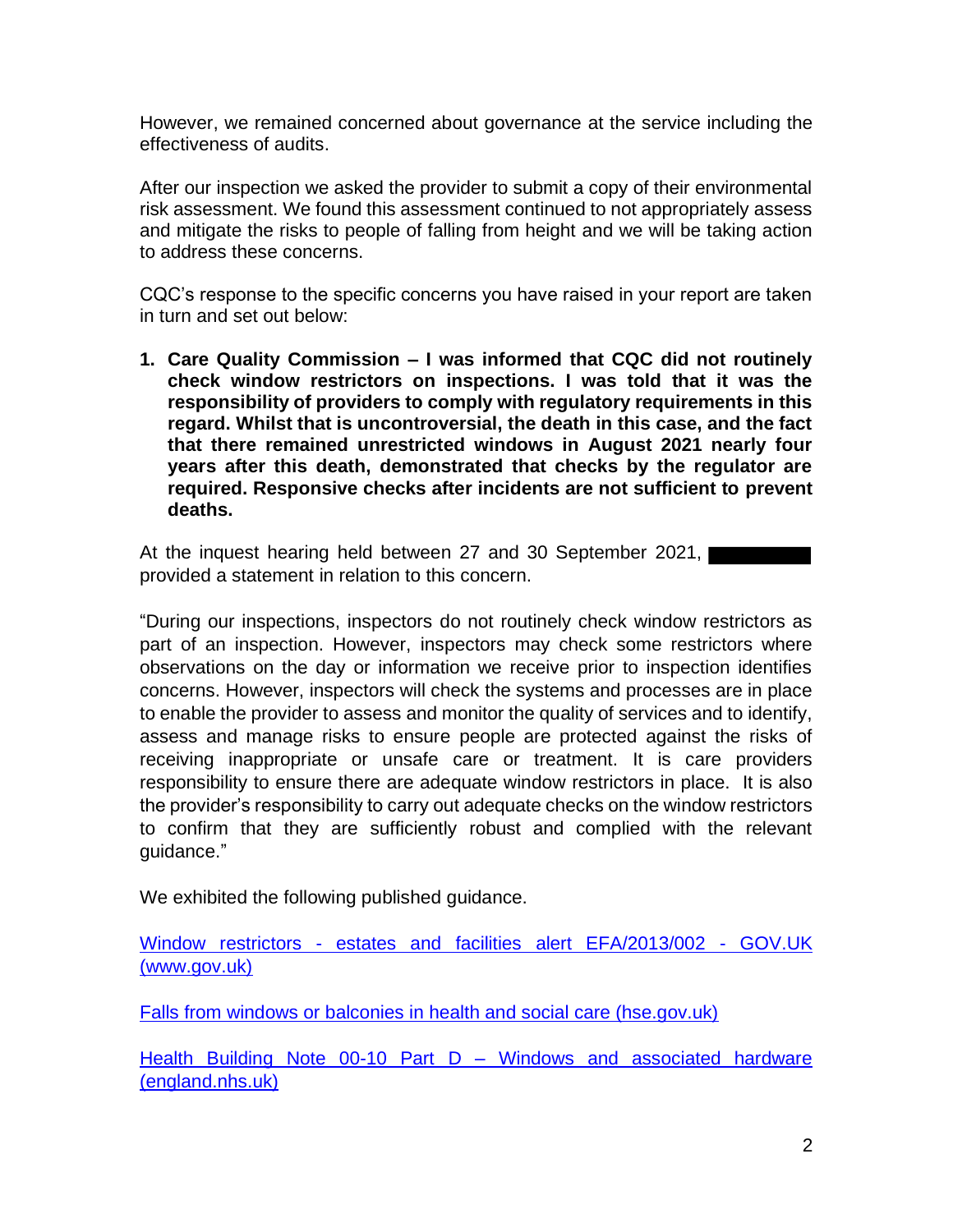Following the hearing we have met with the CQC Policy team to discuss your specific concerns and how they relate to the regulatory requirements, in particular, Regulation 12, Safe Care and Treatment Requlation 12: Safe care and treatment **Care Quality Commission (cqc.org.uk)**, Regulation 15, Premises and equipment Regulation 15: Premises and equipment | Care Quality Commission (cqc.org.uk) and Regulation 17, Good governance Regulation 17: Good governance | Care Quality Commission (cqc.org.uk).

 The policy position and regulatory requirements remain unchanged. We are not intending to introduce a routine requirement for CQC inspectors to check window restrictors during site visits. Effective risk management by providers will continue to form part of our current assessment framework covered in the Safe key question Managing risks | Care Quality Commission (cgc.org.uk), and there will be a specific focus on this in our new single assessment framework which is currently being developed as a key part of our future regulatory model. In the new framework there will be a quality standard relating to safe environments and delivery of care. The exact wording is to be confirmed, but it will cover the expectation for providers to detect and control potential risks in the care environment and make sure that the equipment, facilities and technology support the delivery of safe care.

 **2. St John's Nursing Home –I heard that Stephen had managed to leave the home unaccompanied on several occasions. The opportunity to do so for those without capacity and without the ability to assess risk poses a risk to their lives. I was told that the reception is not manned on the weekends and there is a risk that residents may follow visitors through the door when they leave.** 

 In addition to inspecting St John's Nursing Home on 13 October 2021, we also wrote to the registered provider on 21 October 2021 and asked them to provide any further information and supporting evidence about the action they have taken or intend to take in response to your report. We received a response from the registered provider on 22 October 2021.

 The provider supplied additional evidence to address the concerns about the security of the premises and the plans they had in place to ensure people did not leave the service unaccompanied, when it was unsafe for them to do so. We will check at our next inspection that these changes have been embedded at St John's Nursing Home and that these were effectively minimising risks where these had been identified.

 However, we remain concerned that the provider continued to not have effective and robust systems to assess, monitor and mitigate risks to people's safety. While there are governance systems in place to review the health and safety of the environment, these had not been effective in identifying and addressing the concerns we found during our inspections. Regular audits and checks on the safety of the environment had been undertaken but they had failed to identify the risks to